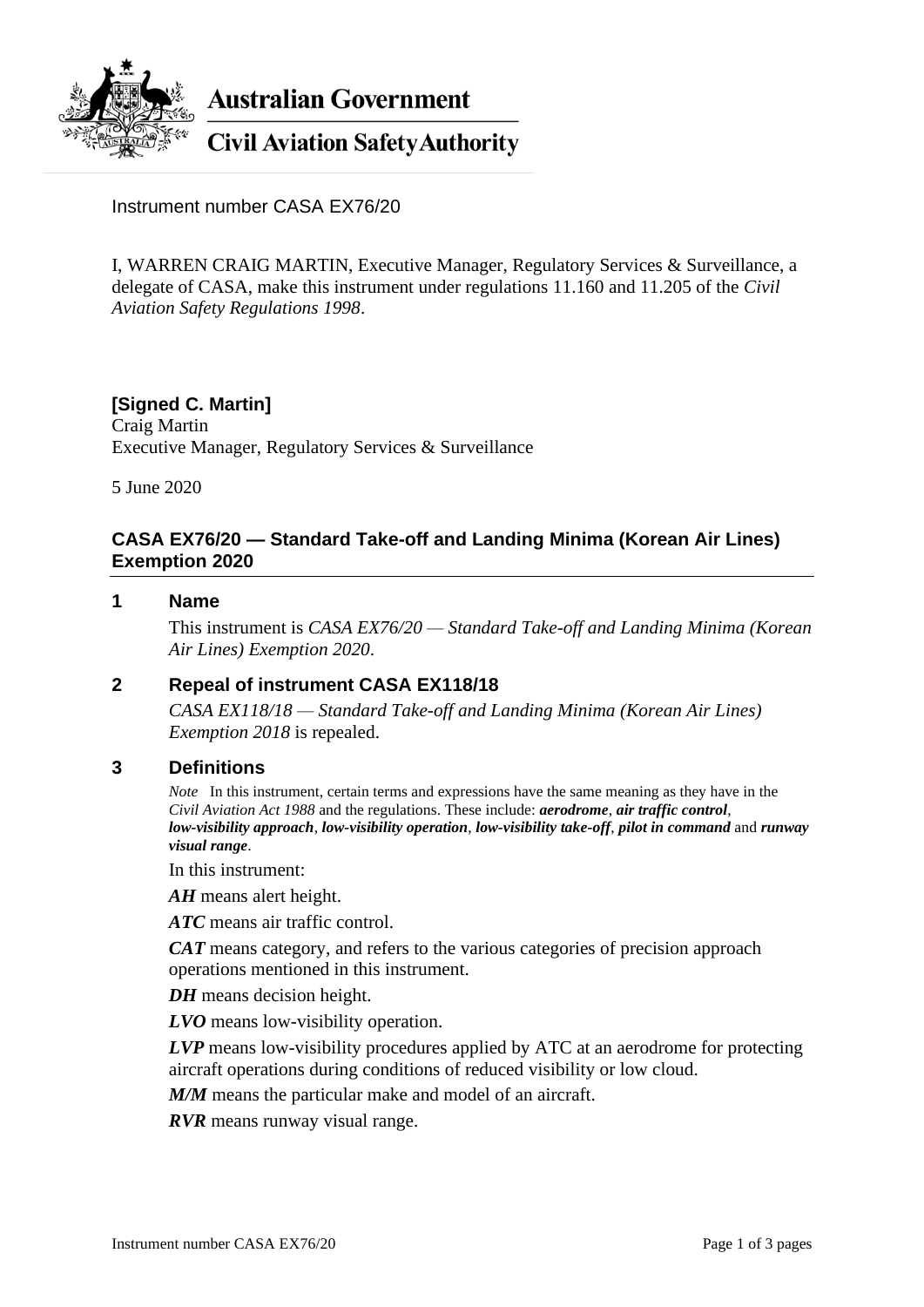# **4 Application**

This instrument applies in relation to Korean Air Lines Co Ltd of Seoul, Republic of Korea (the *exempted operator*), ARN 503148, if:

- (a) the exempted operator conducts a flight to or from an aerodrome in any of the following kinds of aircraft (the *aircraft*): A330-200, A330-300, A380-800, B747-8, B747-400, B777-200, B777-300ER, B787-9; and
- (b) ATC at the aerodrome has informed the pilot in command of the aircraft that LVP are in force.

# **5 Exemptions**

- (1) The exempted operator is exempt from compliance with subregulations 257 (3) and (4) of CAR in relation to the flight.
- (2) The pilot in command of the aircraft is exempt from compliance with subregulations 257 (3) and (4) of CAR in relation to the flight.

## **6 Conditions**

- (1) It is a condition of the exemption in subsection 5 (1) that the exempted operator ensures compliance with the requirements mentioned in subsection (3).
- (2) It is a condition of the exemption in subsection 5 (2) that the pilot in command of the aircraft ensures compliance with the requirements mentioned in subsection (3).
- (3) The requirements are:
	- (a) the aircraft must comply with the meteorological minima for LVO and associated requirements set out in Schedule 1; and
	- (b) the requirements for LVO mentioned in Schedule 2.

## **7 Repeal of this instrument**

This instrument is repealed at the end of 31 May 2023.

# **Schedule 1 Operating minima for LVO**

## **Low-visibility take-off minima**

- 1 An aircraft of a kind mentioned in column 1 of Table 1 must not conduct a low-visibility take-off from the aerodrome:
	- (a) if the reported RVR for the take-off is less than the meteorological minimum mentioned, for the aircraft, in column 2 of the Table; and
	- (b) unless the condition mentioned, for the aircraft, in column 3 of the Table is met.

### **Table 1: Low-visibility take-off minima**

| <b>Aircraft M/M</b><br>$\left(\text{column } 1\right)$                                | <b>Meteorological minimum</b><br>$\left(\text{column } 2\right)$ | <b>Condition</b><br>(column 3)                     |
|---------------------------------------------------------------------------------------|------------------------------------------------------------------|----------------------------------------------------|
| A330-200, A330-300                                                                    | $100 \text{ m}$                                                  | Use of a serviceable<br>paravisual indicator (PVI) |
| A330-200, A330-300,<br>A380-800, B747-8,<br>B747-400, B777-200,<br>B777-300ER, B787-9 | $125 \text{ m}$                                                  | <b>Nil</b>                                         |